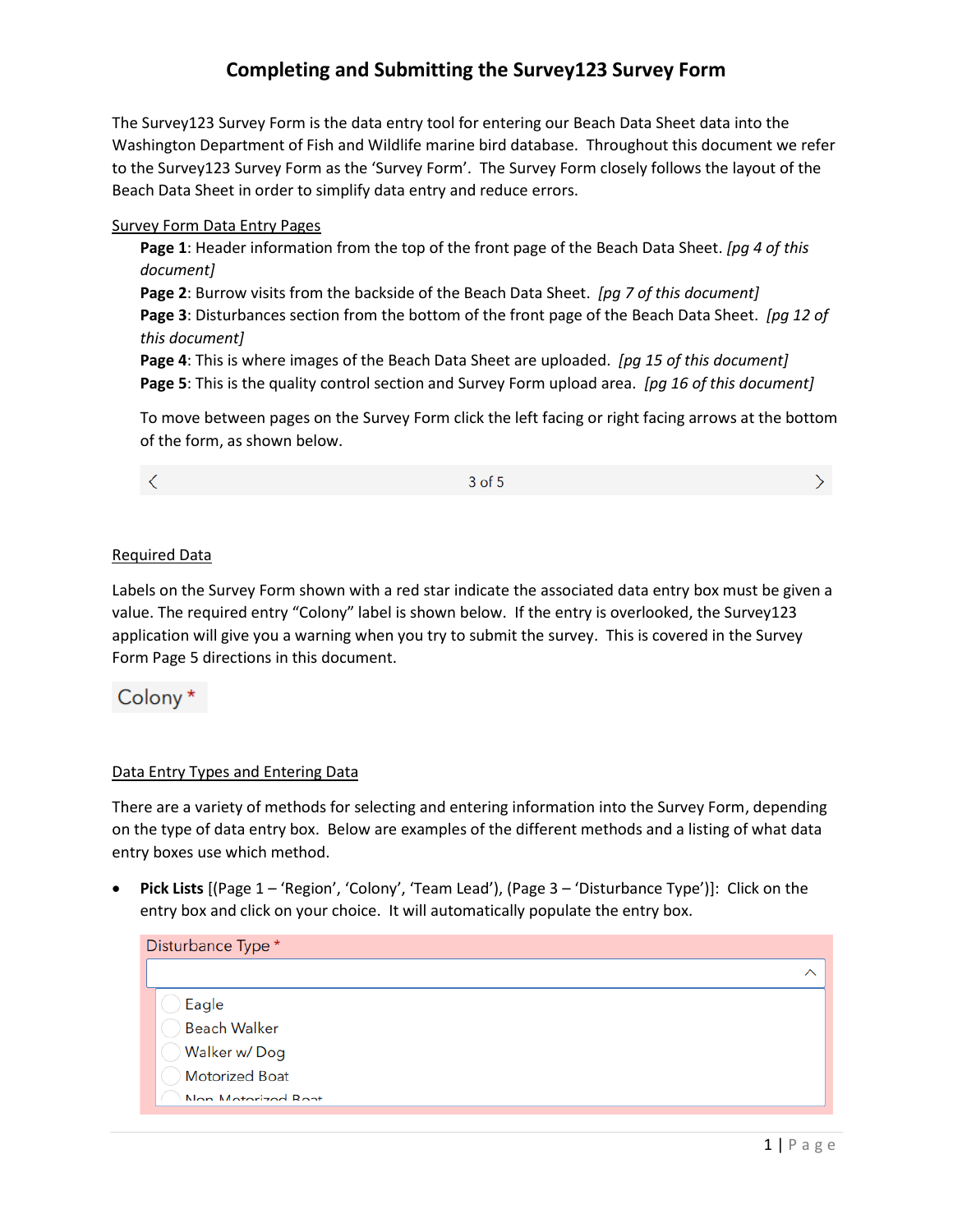• **Date** [Page 1: 'Survey Date']: Click on the entry box, then click on the date from the calendar. The date will automatically populate the entry box.



• **Time** [applies to all of the time entries in the Survey Form]: This one can be a little tricky. Click on the entry box and the current time will appear in a 'time selection box'. Adjust the time with the up/down arrows. Or, click your cursor on the displayed hour or minutes in the time selection box and overwrite the value using your keyboard. This will typically be a faster method. Select "AM". **To enter the selected time, click anywhere in the entry box again**. **And make sure you select AM**.

| $\odot$ 5:34 AM |                    |              |           |
|-----------------|--------------------|--------------|-----------|
|                 | $\curvearrowright$ |              | <b>AM</b> |
|                 | 05<br>÷            | 34           |           |
|                 | ╰                  | $\checkmark$ | PM        |

• **Radio Buttons** [(Page 1: 'Survey Duration Type', 'Tide sign (+/-)', 'Tide Direction'); (Page 2: 'Visit Type'); (Page 3: 'Disturbance End at Survey End')]: Click on the correct choice. It will be automatically saved.

| Visit Type * |         |        |       |
|--------------|---------|--------|-------|
|              |         |        |       |
| No Prey      | Sculpin | Gunnel | Other |

- **Open Text and Number Entry Boxes** [(Page 1 'Observers', 'Total Volunteer Time', 'Tide (ft)', 'PIGU Counts'); (Page 2 – 'Burrow ID')]: Enter the information in the entry box and hit the 'Enter' key.
- **'Notes' Entry Boxes:** There are entry boxes for notes throughout the form. 'Notes' entry boxes are limited to 250 characters.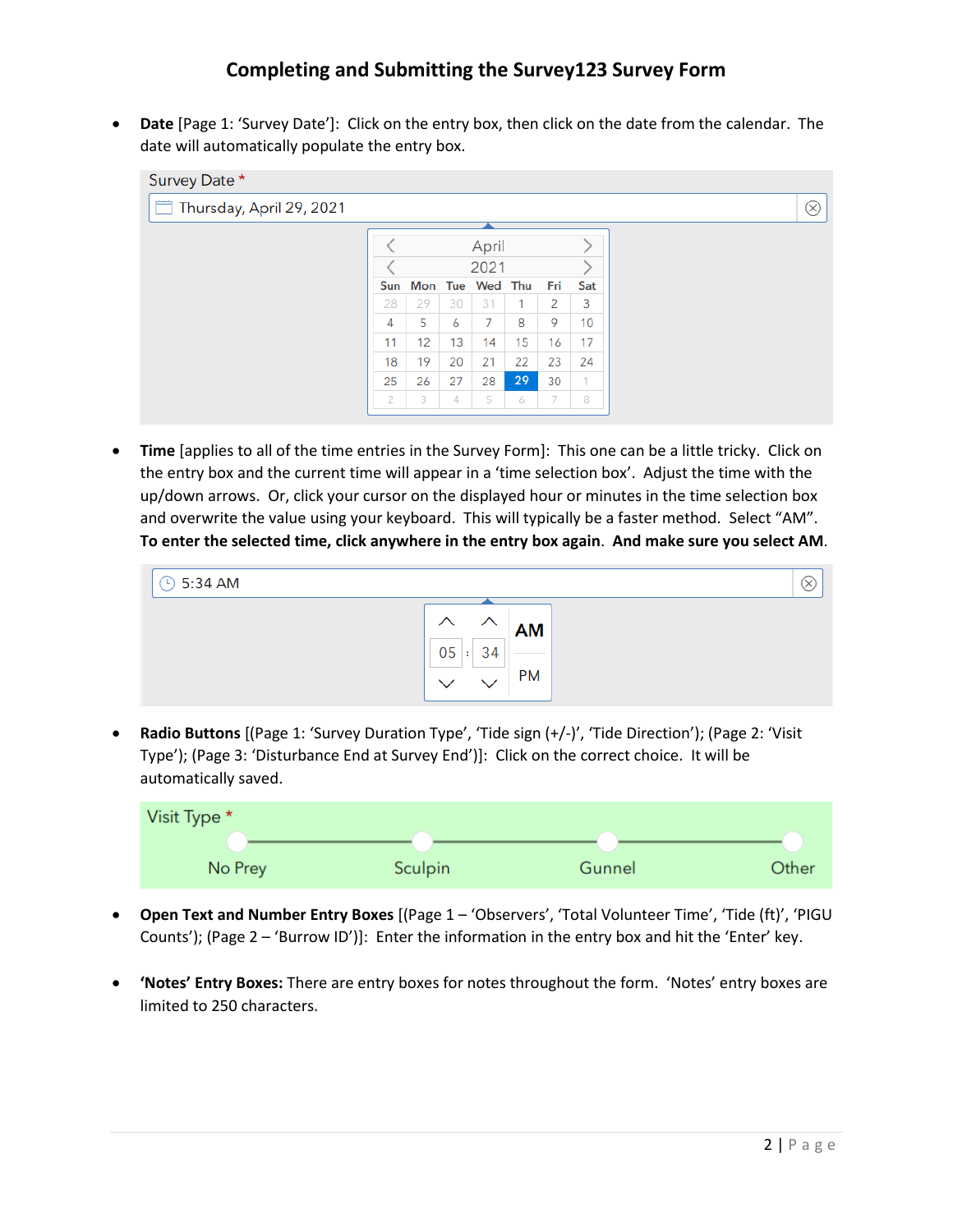### *Navigating to your Survey Form*

1. Start Survey123. It will open to what's called the Forms Gallery. Your Gallery will look like the graphic below.



2. Click on the Pigeon Guillemot Survey Form tile shown above. The Form Page below will open.

| ArcGIS Survey123                                        |                                                                                                                                 | $\Box$ | X |
|---------------------------------------------------------|---------------------------------------------------------------------------------------------------------------------------------|--------|---|
|                                                         | <b>Pigeon Guillemot Survey</b>                                                                                                  |        |   |
| <b>PIGEON</b><br><b>GUILLEMOT</b><br><b>SURVEY FORM</b> | Version: 20210622 BurrowID fixed<br>Owner: wildlifemaps_wdfw_hub<br>Created: 3/7/21 1:36 PM<br>Modified: 5/23/22 2:00 AM        |        |   |
| add survey records.                                     | This is the Pigeon Guillemot Survey form. It is available to all PIGU surveyors that have Hub citizen science accounts. You may |        |   |
| <b>Collect</b>                                          |                                                                                                                                 |        |   |

3. Click on 'Collect' to open a new Survey Form to enter data from the Beach Data Sheet. That's it! You're ready to go.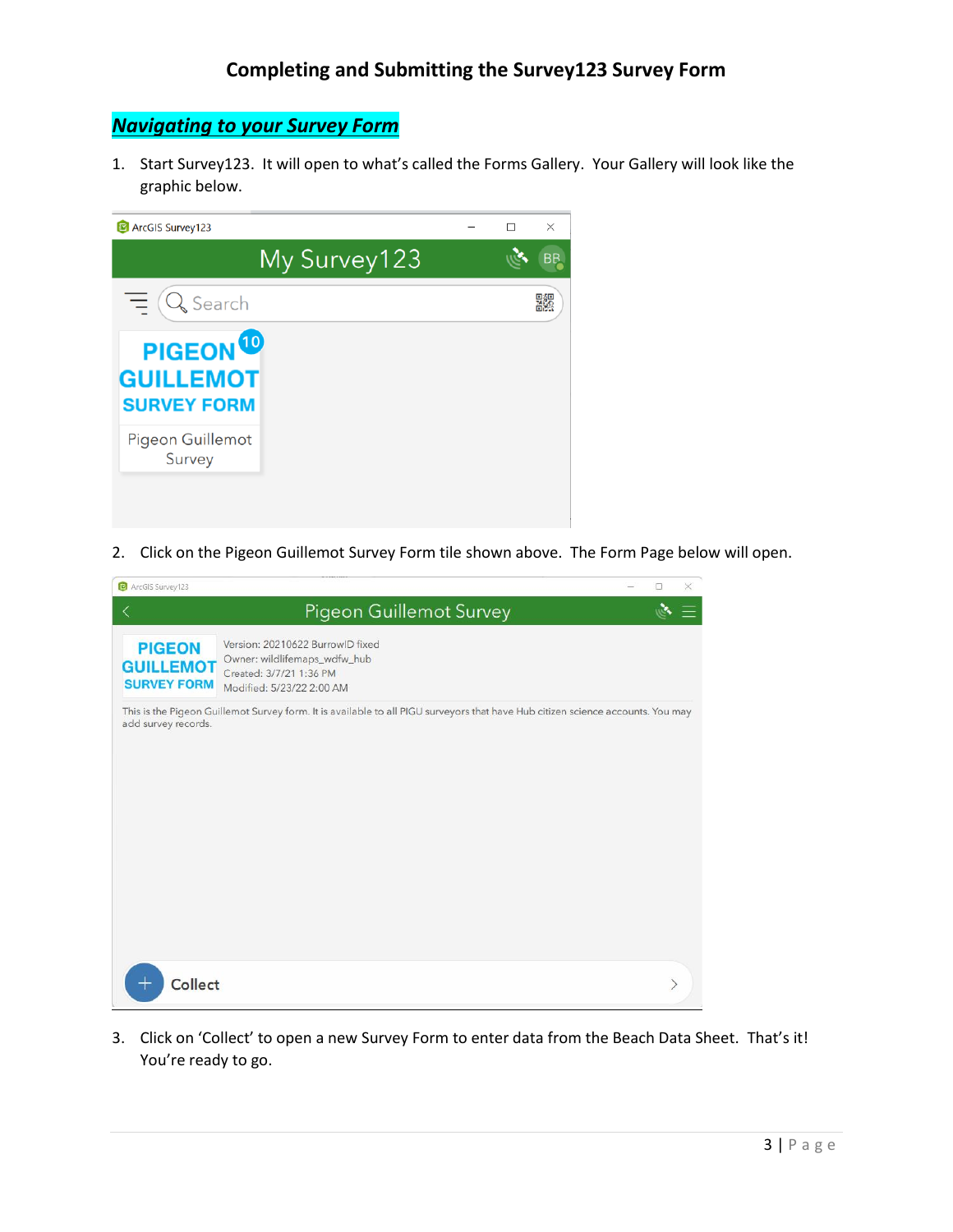# *Page 1 – Header information*

#### **Region and Colony**

- **Regions Authorized**: Your Region name should be under this text. If your Region is not listed here you will not be able to complete a form; you will not be able to enter values into the Region or the Colony entry boxes. Contact your Colony Contact or Regional Lead.
- **Region** (entry required): Click in the entry box and select your Region.
- **Colony** (entry required): Click in the entry box and select your colony from the pick list. Note, you must make the **Region** entry before you can make the **Colony** entry.
- **Location field**: The location of your colony will show in the entry box. There is nothing for you to do here. However, let us know if your colony is not shown in the right location.

| <b>Regions Authorized</b><br>whidbey               |              |
|----------------------------------------------------|--------------|
| Region *                                           |              |
|                                                    | $\checkmark$ |
| Colony*                                            |              |
|                                                    |              |
| Location                                           |              |
| This is autopopulated based on your colony choice. |              |
|                                                    |              |

### **Date and Time**

- **Survey Date** (entry required): Click in the entry box and enter the survey date from the calendar.
- **Survey Year**: This is a read-only (no input) field holding the current year based on your date entered.
- **Week of Year**: This is a read-only (no input) field holding the week of the year based on your date entered. By the way, the Survey Week runs Sunday-Saturday. Please make sure you do not perform two surveys in the same week. For instance, a survey on Sunday followed by a survey on the following Saturday will result in two surveys in the same Survey Week, which will adversely affect data analysis.
- **Start Time** (entry required): Enter the survey start time. The time defaults to the current time, so if you are entering data into the form in the PM **you will have to change the value to AM**.
- **End Time**: Enter the survey end time. Same warning as above.
- **Duration Type** (entry required): Click "Standard One-Hour Survey". This form can be used for extended surveys, so we have added this entry to allow us to separate our standard 1-hour beach surveys from other surveys in the database.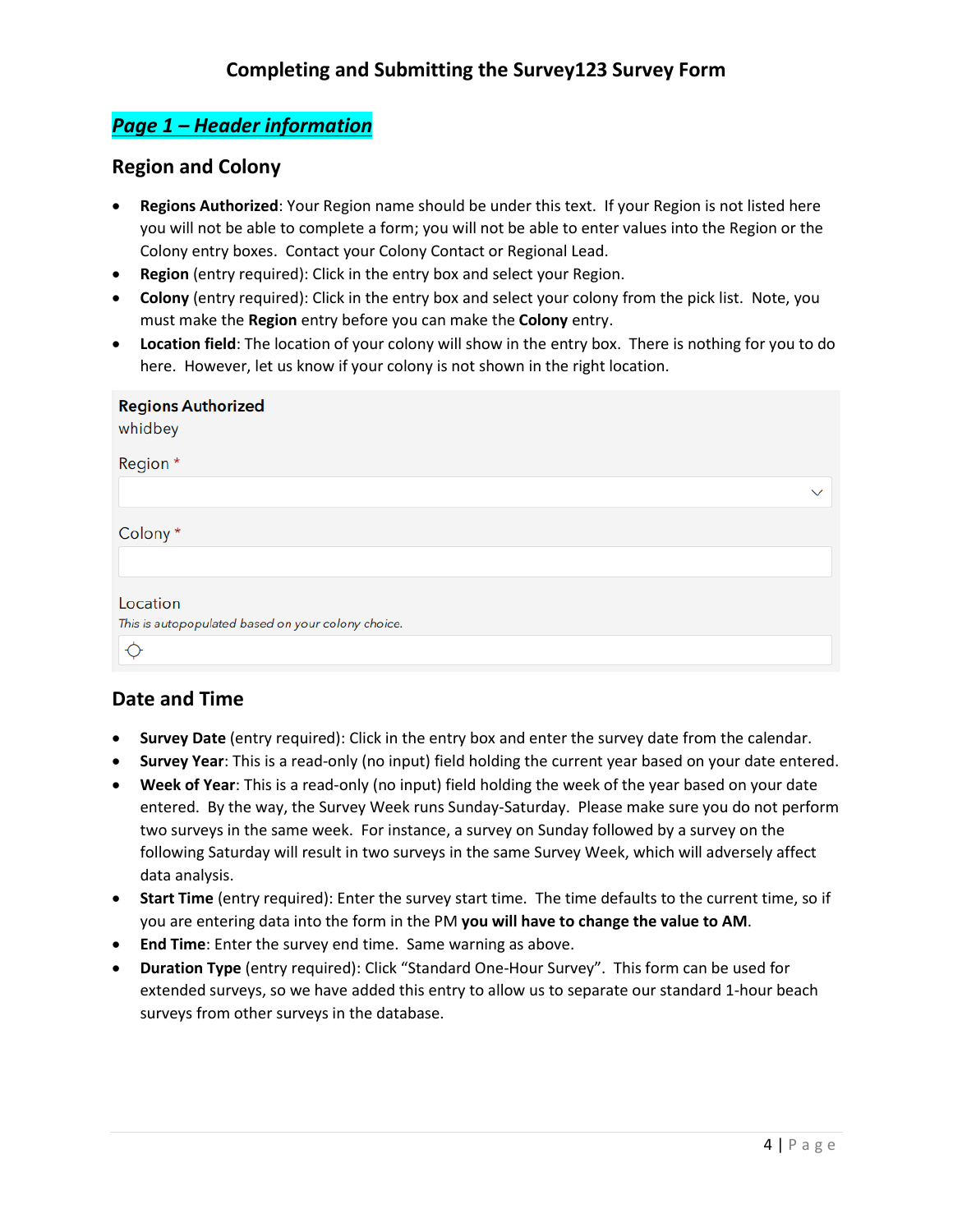| Date and Time                   |                        |
|---------------------------------|------------------------|
| Survey Date *                   |                        |
| <b>iii</b> Date                 |                        |
| <b>Survey Year</b><br>Read only |                        |
| Week of Year<br>Read only       |                        |
| Start Time*                     |                        |
| <b>O</b> Time                   |                        |
| <b>End Time</b>                 |                        |
| <b>1</b> Time                   |                        |
| Duration Type *                 |                        |
| <b>Standard One-Hour Survey</b> | <b>Extended Survey</b> |

### **Surveyors**

- **Team Lead** (entry required): Pick the Team Lead from the pick list.
- **Observers** (entry required): Type in the names of the rest of the survey team. Keep names separate using comma-space.
- **Total Volunteer Time** (entry required): Enter the total volunteer time per the protocol (travel time + beach time + data entry time).

| ▼ Surveyors                                       |
|---------------------------------------------------|
| <b>Team Lead</b>                                  |
|                                                   |
| Observers <sup>*</sup>                            |
|                                                   |
| Total Volunteer Time*                             |
| Use decimal notation: $2$ hours $15$ min = $2.25$ |
|                                                   |
|                                                   |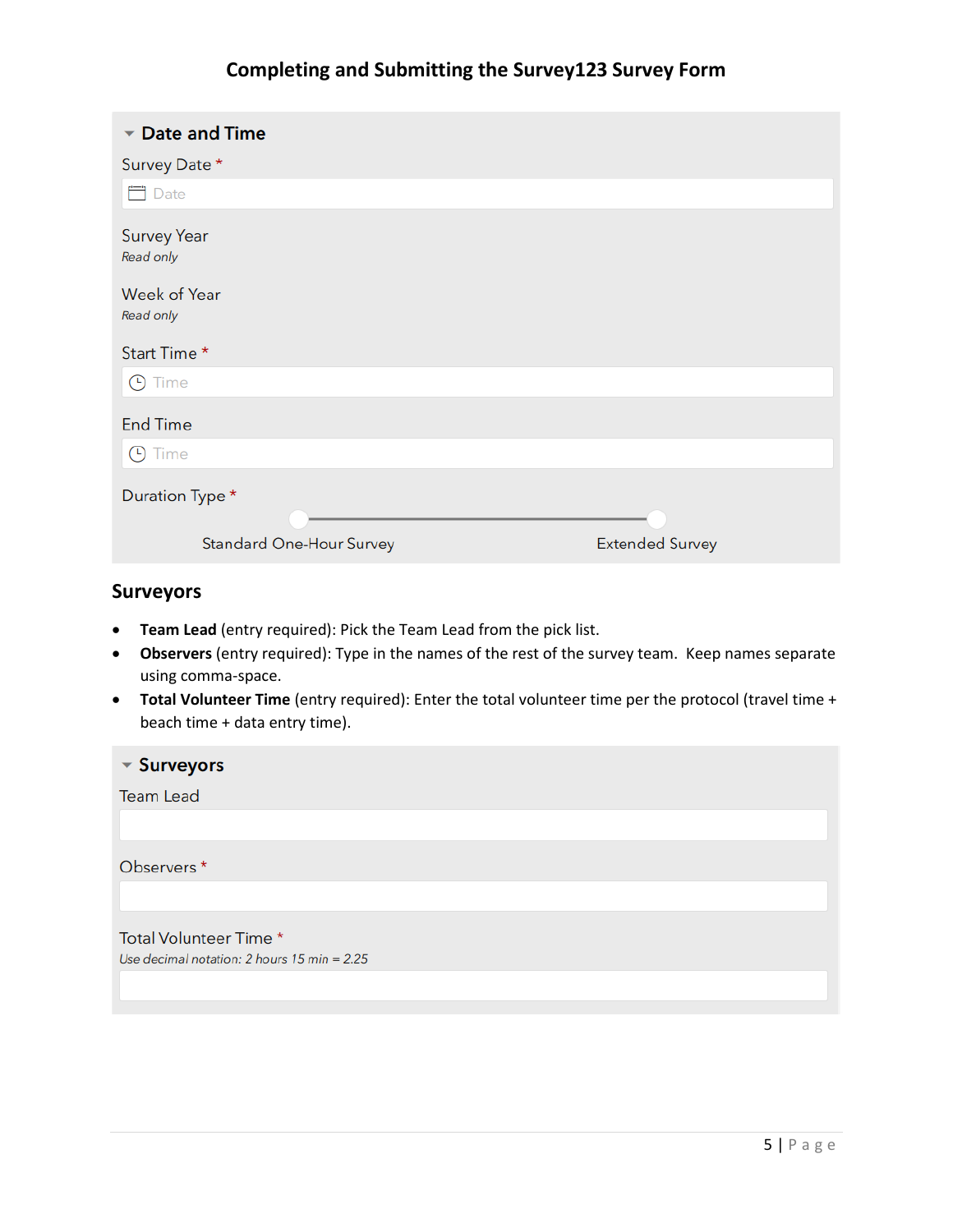### **Tide Data**

- **Tide sign (+/-)** (entry required): Click on "+" if it's a positive tide and "-" if it's a negative tide.
- **Tide (ft)** (entry required): Enter the height of the tide. No need to enter + or -. You took care of this with the last entry above.
- **Tide Direction** (entry required): Click on "Incoming" or "Outgoing".

| ▼ Tide Data                                                                                                                |          |
|----------------------------------------------------------------------------------------------------------------------------|----------|
| Tide sign $(+/-)$ *                                                                                                        |          |
| This value will supercede the sign you enter below.                                                                        |          |
|                                                                                                                            |          |
| $\ddot{}$                                                                                                                  |          |
| Tide (ft) $*$<br>Tide in feet at start of survey. Use decimal notation with one decimal place (example "3.5" for 3.5 feet) |          |
| Tide Direction *                                                                                                           |          |
| Incoming                                                                                                                   | Outgoing |

### **PIGU Counts**

• Enter the Beginning, Middle, and End PG counts according to the protocol (entries required). You can use the "-" and "+" counters or, more easily, just type in the number. Click on the next entry box or hit the Enter key to allow Survey123 to save the entry.

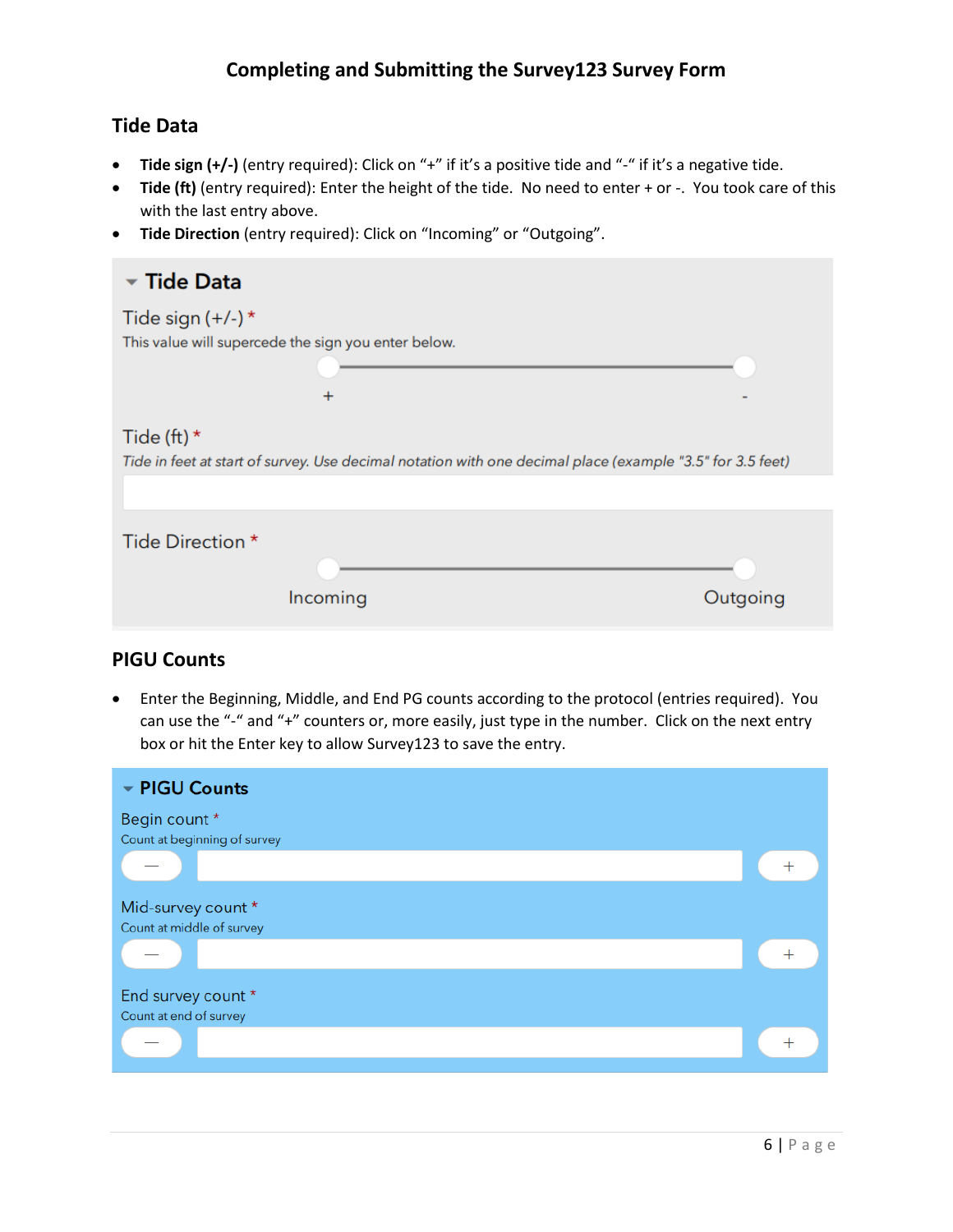# *Page 2 – Burrow Visits*

When you first go to Page 2 on a new form it will look like the image below.

If you don't have any visits-to-burrow or deliveries, do not click on the "Add A Burrow" "+" sign. Clicking on this opens a page, which, if not deleted, puts a blank record (a "record" is a row of data) in the burrow activity database. If you do click on it by mistake, you can delete the page using the *trash can* icon discussed later.

| <b>Burrow Visits</b>                                                                            |
|-------------------------------------------------------------------------------------------------|
| $\blacktriangleright$ Add A Burrow                                                              |
|                                                                                                 |
| List of Burrows entered so far:<br>Please create only one burrow record for each unique burrow. |
| Add General Survey Notes (Optional)                                                             |
|                                                                                                 |

If you do have burrow activity, which is usually the case, click the "+" sign in the "Add A Burrow" section above. This will open the page to allow entries.

Note that when the page opens there is a blue colored section with a green colored section contained within it.

- Blue is everything to do with the current burrow.
- Green is everything to do with visits for the current burrow.
- It is essential you keep these points in mind when completing the Burrow Visits page.

**The 'Blue Section' – Add A Burrow** (top of page):

| Add A Burrow                                 |  |
|----------------------------------------------|--|
| BurrowID <sup>*</sup><br>formerly 'nickname' |  |
|                                              |  |
| <b>Burrow Note</b>                           |  |
|                                              |  |
|                                              |  |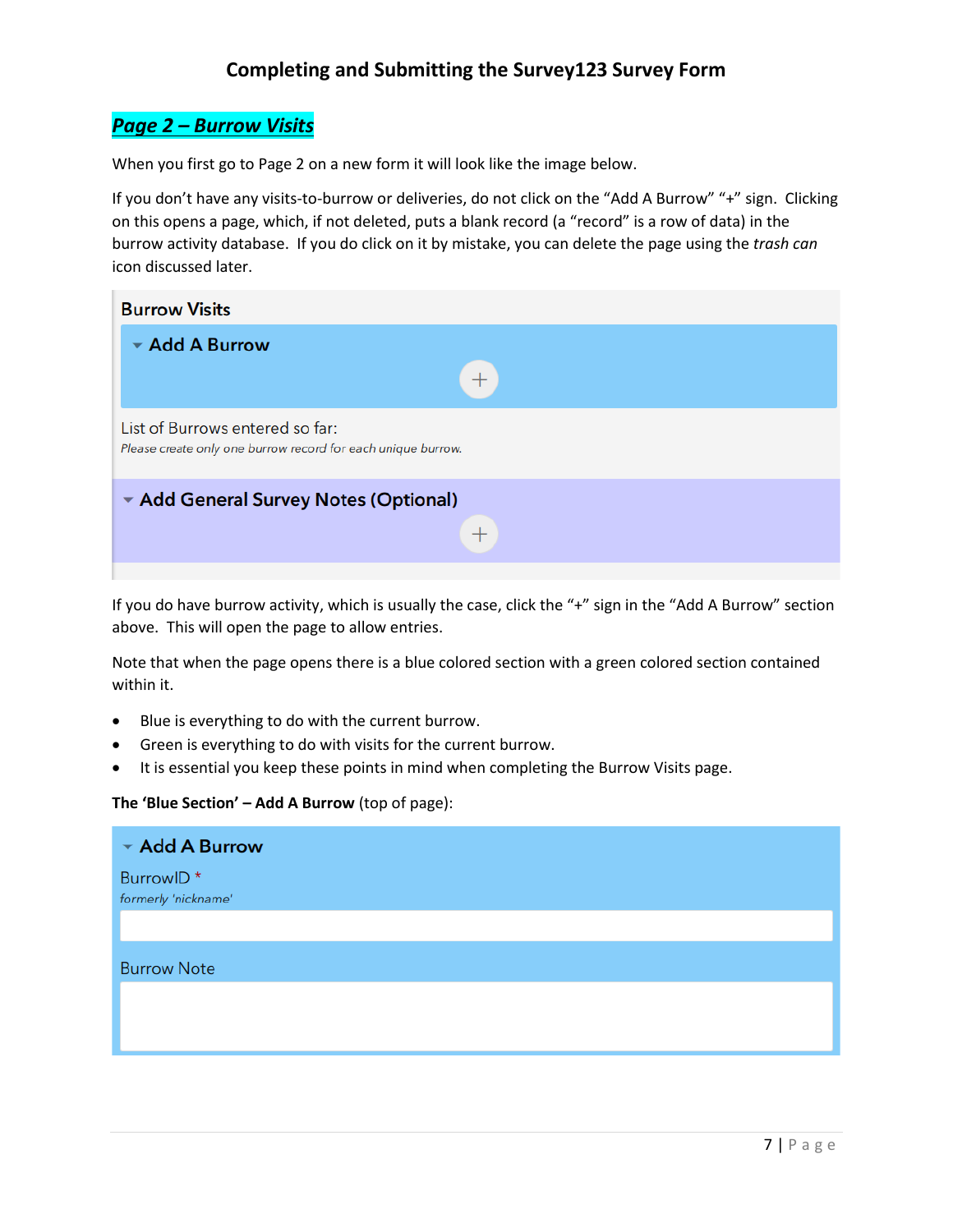- **Burrow ID** (entry required): This is an open text entry box. It accepts letters and numbers. **Limit your Burrow ID to no more than three alphanumeric characters.** Letters must be capitalized, and use no spaces or special characters (#, \*, @, etc.) This becomes the '**current burrow**'.
- **Burrow Note** (not required): This is an open text entry box that you can use to add a note about the current burrow if you wish to.

#### **The 'Blue Section' – Add A Burrow (bottom of the blue section)**

• *Visit Summary (for this burrow)*: This is a read-only (no input required) section that provides a summary of your visit entries for the current burrow. As you enter data in the Visits section (green colored section) the Visit Summary data will update to show what you have entered for the current burrow. You can easily compare the data on your Beach Data Sheet for this burrow with the data you have entered to make sure your entries are correct.

| <b>VISIT SUMMARY</b>                                          |  |
|---------------------------------------------------------------|--|
| (for this burrow)                                             |  |
| No Prey:<br>O<br>Sculpin:<br>0<br>Gunnel:<br>O<br>Other:<br>O |  |

- *(click here to delete a submitted burrow record)*: DO NOT USE THIS. It's not what you might think it is.
- *Click on the '+' sign below to add another BURROW, or the garbage can icon to delete the BURROW record.*: This sentence provides directions referring to the image pictured below.



- o This is the Burrows "*repeat*" block. The "+" sign is called a "*repeat*". The *repeat* is how you open a blank page to start entering information for the next burrow **after you have finished entering visits for the current burrow**. Note that it is in the blue colored section. Remember that this means it is associated with 'burrows', not 'visits', which are in the green colored area.
- o If there is one thing that will trip you up when entering data, it is using the "*repeat*". It is confusing at first, but you will soon get the hang of it.
- $\circ$  Note the trash can icon in the image above. Use this to delete a burrow. If you delete a burrow, all the visits you have entered for the burrow will be deleted as well.
- The image below is what the *repeat* block will look like for a Burrows Visits page you have entered 4 burrows into. "3 of 4" shows that you are currently on the page for the  $3<sup>rd</sup>$  burrow you entered for this survey. The left facing and right facing arrows are how you move from one burrow to another.

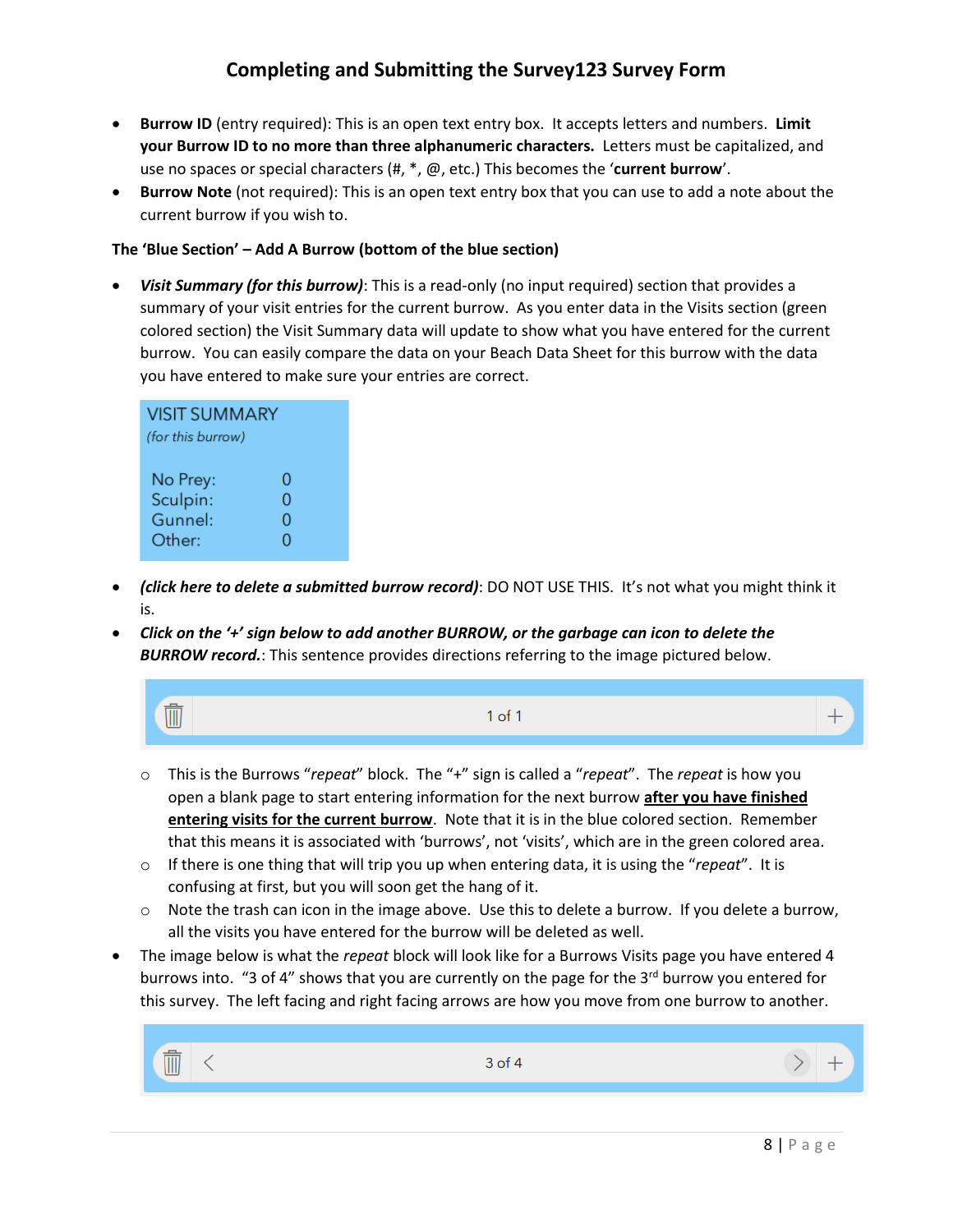#### **The 'Green Section' - Visits:**

The Green Section is how you enter visits for the current burrow. Before you have entered the first visit the green section looks like this:

| $\blacktriangledown$ Visits                                                                            | $^{+}$     |  |  |  |  |  |
|--------------------------------------------------------------------------------------------------------|------------|--|--|--|--|--|
| Click on the "+" to open the visit page:                                                               |            |  |  |  |  |  |
| $\blacktriangledown$ Visits<br>Visit Type *<br>Sculpin<br>Gunnel<br>No Prey<br>Other                   |            |  |  |  |  |  |
| Visit Time *                                                                                           |            |  |  |  |  |  |
| Time<br>$\ddot{\Theta}$                                                                                |            |  |  |  |  |  |
| (click here to delete submitted visit record)                                                          |            |  |  |  |  |  |
| $\cdots$<br>Click on the '+' sign below to add another VISIT, or the garbage can to delete this VISIT. |            |  |  |  |  |  |
| $\blacksquare$                                                                                         | $1$ of $1$ |  |  |  |  |  |

- **Visit Type** (entry required): Click on the correct selection for the visit.
- **Visit Time** (entry required): Click in the entry box and enter the time of the visit using the up/down arrows. Remember to set AM/PM to AM, if not already selected.
- *Click here to delete submitted visit record*: DO NOT USE THIS. It's not what you might think it is.
- *Click on the '+' sign below to add another VISIT, or the garbage can icon to delete this VISIT.*: These are directions for the area pictured below, which is called the Visits "*repeat*" block.



- o This *repeat*, "+", operates like the Burrows *repeat* except it is for visits to the current burrow. Each time you finish entering a Visit Type and you have another Visit Type to enter for the same burrow, you will click the "+" in the green section to bring up another blank **Visits** page. Note that when you do this, the Burrow ID you entered in the blue section does not change. Enter the next Visit Type and Time.
- o You will continue doing this until you run out of visits to enter for the current burrow.
- o Note the trash can icon in the image above. Use this to delete a single visit.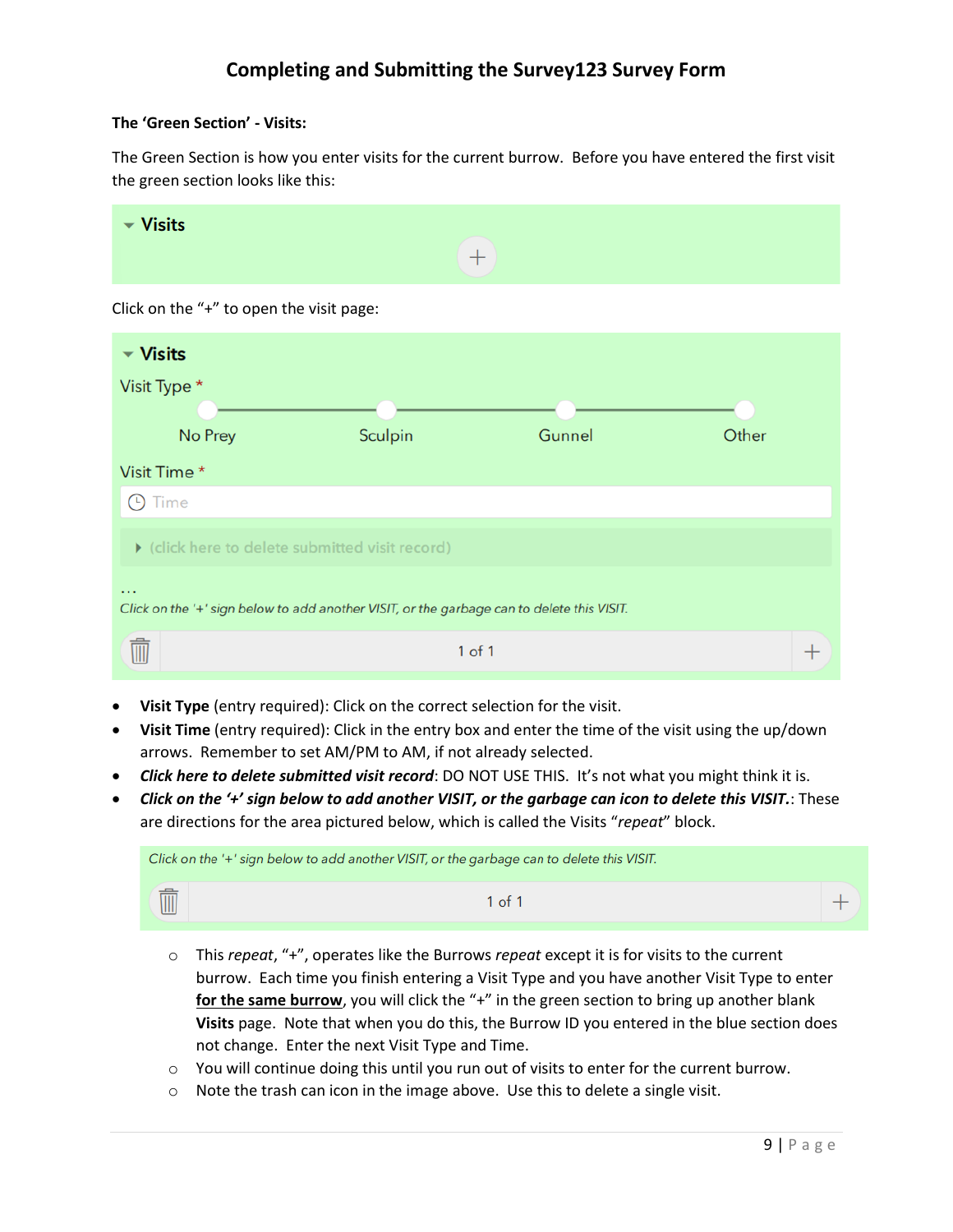- The image below is an example of what the green section could look like when you have entered five visits for a burrow.
	- o The *repeat* block shows we are on the second visit of five we have entered.
	- o This visit was a Gunnel delivery at 8:35 AM.
	- o The left and right facing arrows in the *repeat* block are how we would move from one visit to another.
	- o If we wanted to delete this visit we would click on the trash can icon.

| $\blacktriangledown$ Visits |                                                                                            |        |       |
|-----------------------------|--------------------------------------------------------------------------------------------|--------|-------|
| Visit Type *                |                                                                                            |        |       |
| No Prey                     | Sculpin                                                                                    | Gunnel | Other |
| Visit Time *                |                                                                                            |        |       |
| <b>4</b> 8:35 AM            |                                                                                            |        | ⊗     |
|                             | ▶ (click here to delete submitted visit record)                                            |        |       |
| $\sim$ $\sim$ $\sim$        | Click on the '+' sign below to add another VISIT, or the garbage can to delete this VISIT. |        |       |
|                             | $2$ of $5$                                                                                 |        |       |
|                             |                                                                                            |        |       |

• Once you run out of visits to enter for the current burrow, and you have visit data to enter for other burrows, you will click the *repeat*, "+", **in the blue (burrow) section** to bring up a new burrow page.

#### **A note about entering burrow data:**

You will be entering data from a completed Beach Data Sheet that will look something like the image below when filled out. All the visits to a particular burrow will be entered on a single row of the Beach Data Sheet.

| <b>Burrow ID</b> | <b>Visit to Burrow</b> | <b>Sculpin</b> | Gunnel             | Other |  |
|------------------|------------------------|----------------|--------------------|-------|--|
| 5                | 8!16                   |                | 8.35, 8.37<br>8:54 | 8:40  |  |
| 3                |                        | 8:23,8:36      |                    |       |  |
| $\circ$          |                        | 8:39,8:45      |                    |       |  |
| $\mathbb{Z}$     |                        |                | 8:52               | B:57  |  |
|                  |                        |                |                    |       |  |

Therefore, in the Survey Form it makes sense, and it's easier, to enter all the visits associated with a particular burrow before moving to the next burrow. Additionally, this will make the best use of the Visit Summary in the blue section. For instance, this is what the Visit Summary would look like when you have completed entering all the visits for Burrow ID "5" above: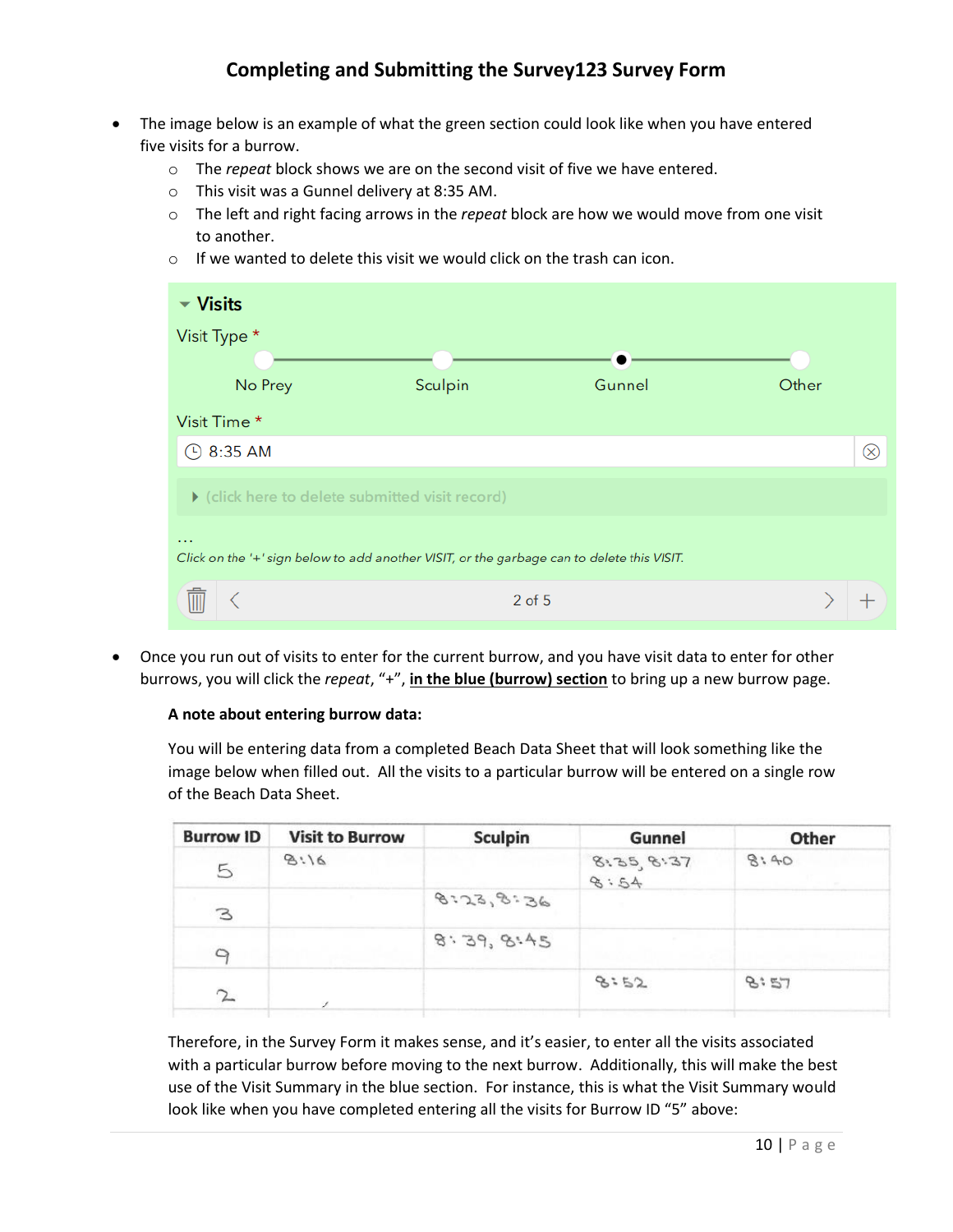| <b>VISIT SUMMARY</b> |   |                     |
|----------------------|---|---------------------|
| (for this burrow)    |   |                     |
| 5                    |   |                     |
| No Prey:             | 1 | 08:16               |
| Sculpin:             |   |                     |
| Gunnel:              | 3 | 08:35, 08:37, 08:54 |
| Other:               |   | 08:40               |

This alignment between the Beach Data Sheet and the Survey Form makes it easy to check your entries to make sure you have entered what you intended to enter. If you've made errors, no worries. Move between burrows using the burrows repeat block arrows and between visits using the visit repeat block arrows. Make any needed adjustments to entries.

#### **Bottom of the Page – White Section:**

List of Burrows entered so far: Please create only one burrow record for each unique burrow.

This message reminds you to enter all the visits for a particular burrow before moving to the next burrow. This read-only field updates the list of Burrow IDs as you enter each burrow. This helps you keep track of what burrows you have already entered. For our example survey, this field would look like this after entering the four burrows that had visits:

List of Burrows entered so far: Please create only one burrow record for each unique burrow.  $5,3,9,2$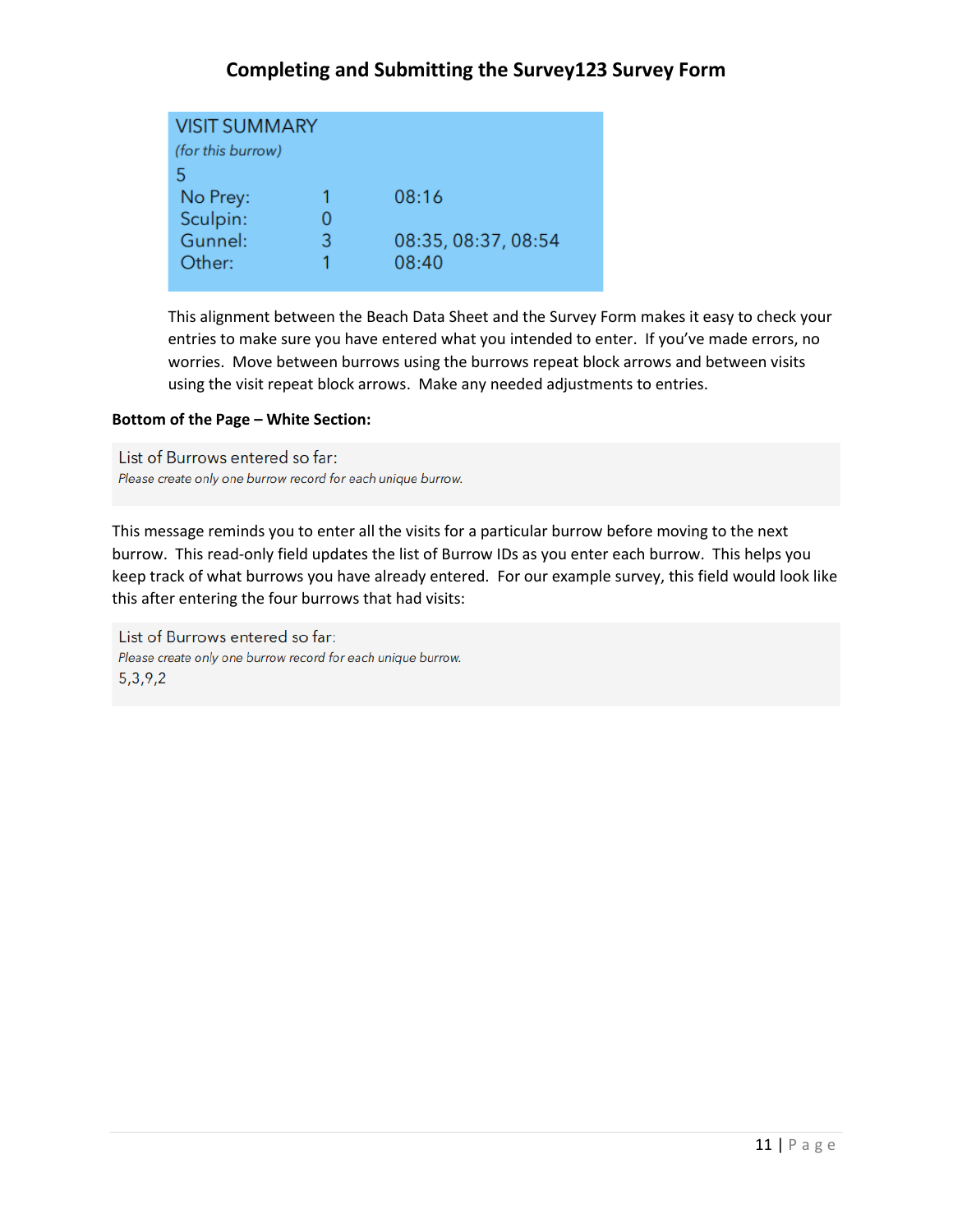# *Page 3 – Disturbances*

When you first go to Page 3 on a new form it will look like the image below.

If you don't have any disturbances, do not click on the "Add A Disturbance" "+" sign. Clicking on this opens a page, which, if not deleted, puts a blank record (a "record" is a row of data) in the Disturbance table of the database. If you do click it by mistake, you can delete the page using the *trash can* icon discussed later.

| <b>Disturbances</b>                 |   |
|-------------------------------------|---|
| Add a Disturbance                   |   |
|                                     |   |
| Add General Survey Notes (Optional) |   |
|                                     | — |

If you do have a disturbance to report, click the "+" sign in the "Add A Disturbance" section above. This will open the page to allow entries.

*Go to the next page.*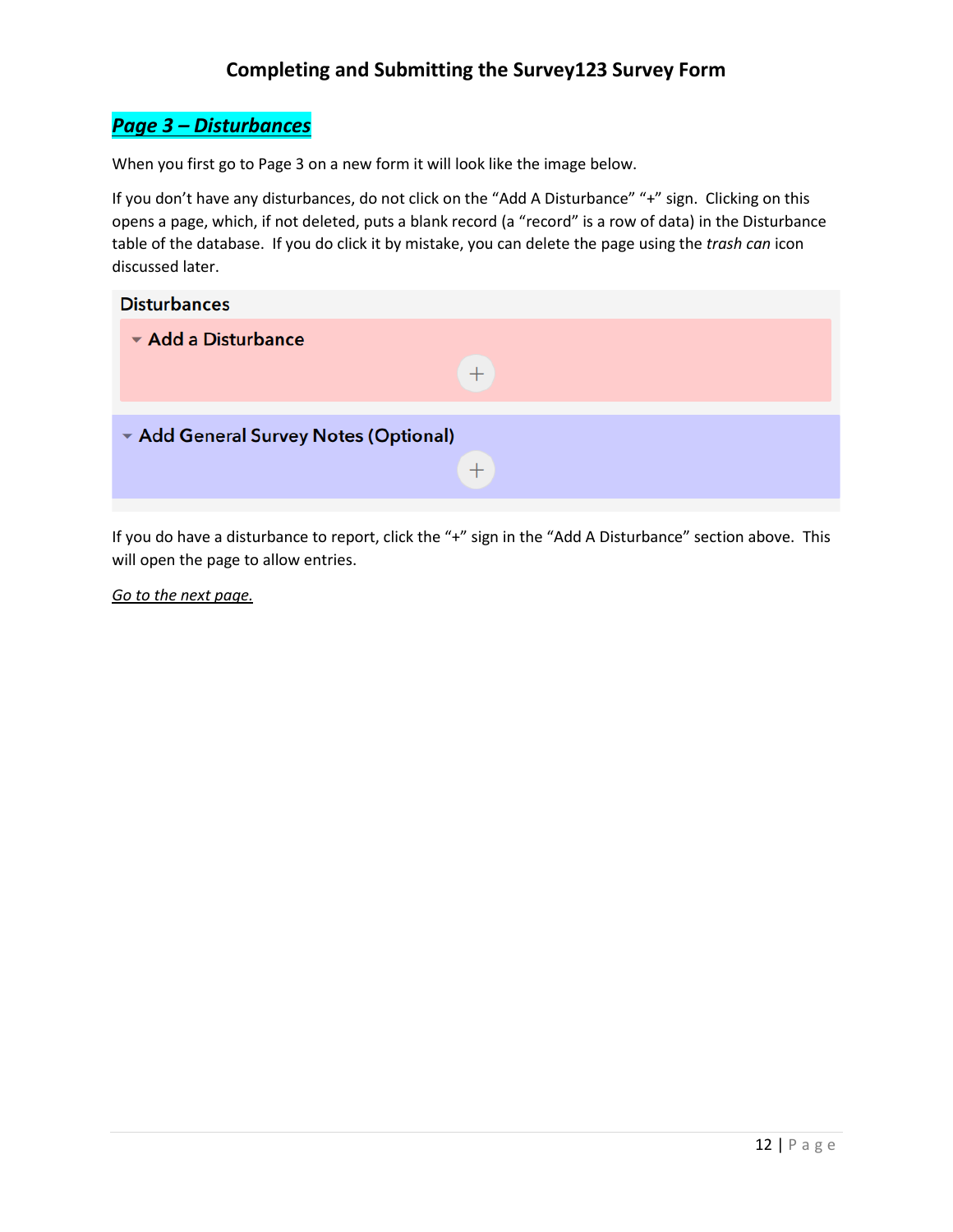After clicking the "+" sign the page opens as shown below.

| Add a Disturbance                                                                                                        |                    |
|--------------------------------------------------------------------------------------------------------------------------|--------------------|
| Disturbance Type *                                                                                                       |                    |
|                                                                                                                          | $\checkmark$       |
| Start *<br><b>9</b> Time                                                                                                 |                    |
| End*                                                                                                                     |                    |
| <b>9</b> Time                                                                                                            |                    |
| Disturbance Duration (min)<br>Read only                                                                                  |                    |
| Impact<br>Read only                                                                                                      |                    |
| Did the disturbance end before the survey ended? *                                                                       |                    |
| Yes<br><b>No</b>                                                                                                         |                    |
| <b>Notes</b>                                                                                                             |                    |
|                                                                                                                          |                    |
| click here to delete submitted disturbance record)                                                                       |                    |
| $\ddotsc$<br>Click on the '+' sign below to add another DISTURBANCE, or the garbage can icon to delete this DISTURBANCE. |                    |
| $\overline{\mathbb{I}\mathbb{I}}$<br>$1$ of $1$                                                                          | $\hspace{0.1mm} +$ |

- **Disturbance Type** (required entry): Click the entry box and select the type of disturbance from the pick list.
- **Start** (required entry): Select the start time of the disturbance.
- **End** (required entry): Select the end time of the disturbance or the end time of the survey if the disturbance was still ongoing when the survey ended.
- **Disturbance Duration** (read only): The disturbance duration is calculated from the entered start time and end time.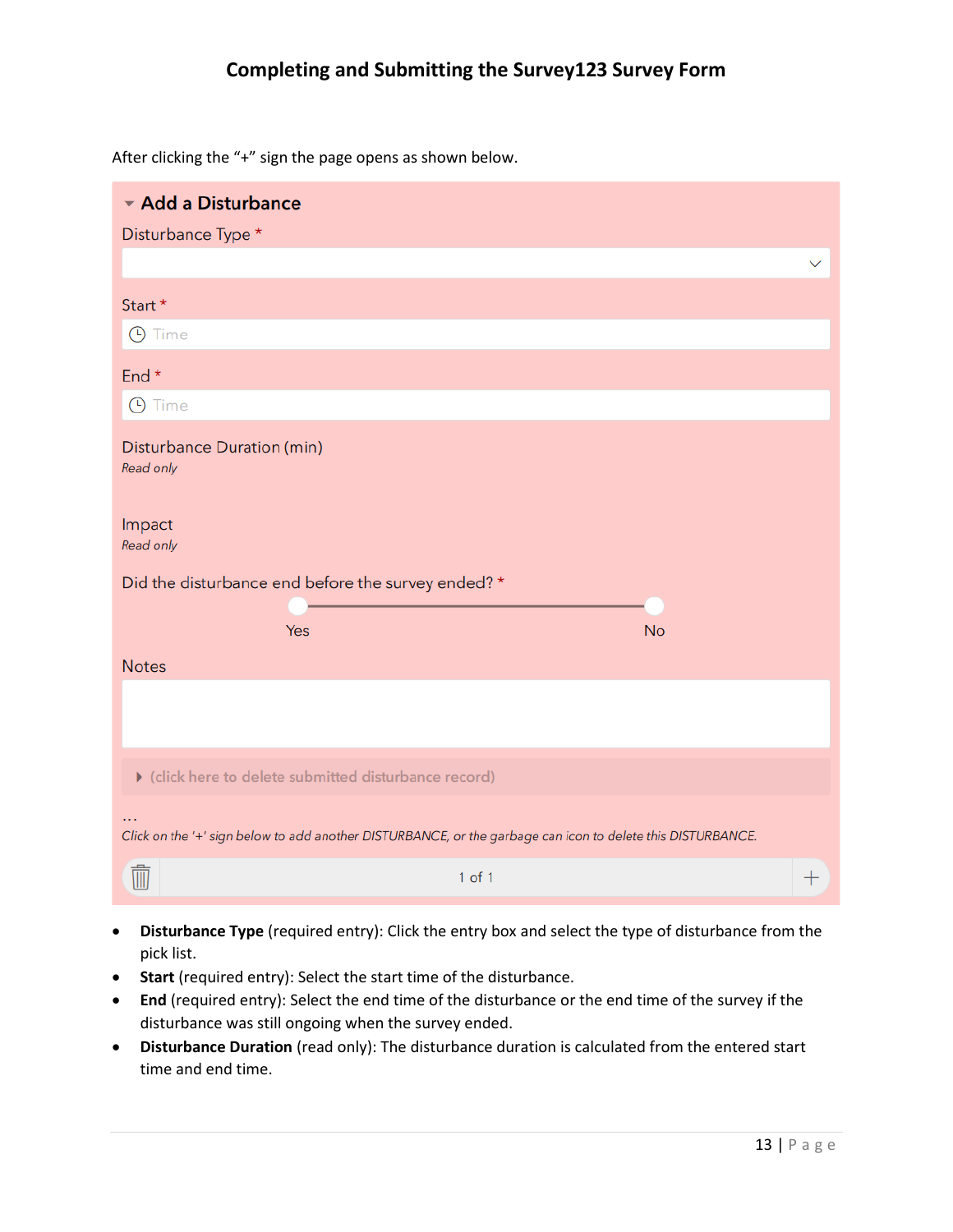- **Impact** (read only): The impact is calculated from the Disturbance Duration and the assigned impacttime correlations in our protocol.
- "*Did the survey end before the disturbance did?*" (required entry): This entry requires us to identify those disturbances that continued beyond the end of the survey. Click the appropriate button.
- **Notes** (not required): Tell us more about the disturbance if it's interesting to you or if something unusual happened.
- "*(click here to delete submitted disturbance record)*"*:* DO NOT USE THIS. It's not what you might think it is.
- "*Click on the '+' sign below to add another DISTURBANCE, or the garbage can icon to delete this DISTURBANCE*": This text refers to the "*repeat*" block directly below it.
	- o As discussed in the instructions for Page 2 Burrow Visits, the "+" sign is a "*repeat*". After completing the entries for a disturbance, clicking the plus sign allows opening a new blank disturbance page to enter information for another disturbance. If you only have one disturbance you will not click the "+" sign.
	- $\circ$  Click on the trash can icon to delete a disturbance or to delete a blank disturbance page if you clicked on the *repeat*, "+", by mistake.
	- o If you have entered more than one disturbance the *repeat* block will include left and/or right facing arrows, shown below, that allow you to move from one disturbance page to another. In the example below the page is currently on the second disturbance of three disturbances that have been entered.

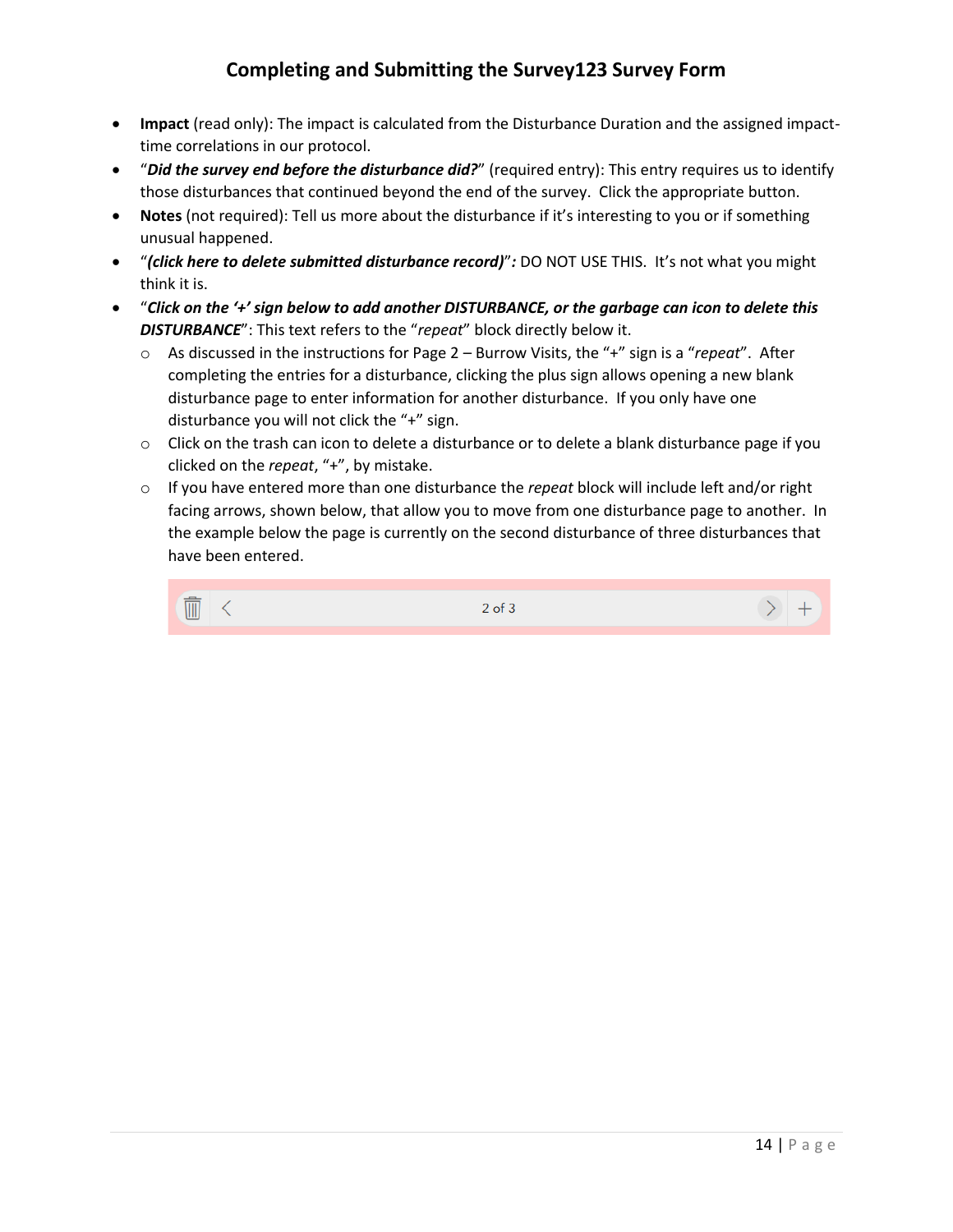### *Page 4 - Uploading Beach Data Sheet Images*

This page provides methods to upload images of the front and back of the completed Beach Data Sheet, actions which are part of our protocol.

The camera icon in the image below allows uploading a photo directly from a connected camera. And the folder icon allows uploading a photo by navigating to it on a connected device. These methods are discussed in more detail below:

- Take Photos of the Beach Data Sheet with a Connected Camera (Camera Icon): This method requires a camera connected to your computer (by cable or wireless). Click on the Camera Icon and take a photo of the front of your Beach Data Sheet (page 1 in the image below). The photo will be automatically saved to Survey 123. Take a photo of the back of the Beach Data Sheet the same way using "page 2". Review the photos to make sure the quality is good enough for them to be used for reviewing the data. If they're not adequate, use the trash can icon to delete the photos and try again, or try a different method below.
- Take Photos of the Beach Data Sheet (Folder Icon) Without a Connected Camera: Take front and back photos of the Beach Data Sheet with a camera and download them to your computer or store them in a connected cloud service. Click on the Folder Icon and browse to the photos location to save the photos to Survey123.
- Scan Beach Data Sheet (Folder Icon): Scan your Beach Data Sheet front and back into two separate image files. Click on the Folder Icon and browse to the scanned images location to upload the files to Survey123. Important note: Scan the Beach Data Sheet into JPEG or PNG files. Do not scan to PDF.

| <b>Attachments</b>                                      |  |  |
|---------------------------------------------------------|--|--|
| Please attach a photo of your data sheet (page 1).      |  |  |
|                                                         |  |  |
| Attach an additional photo of your data sheet (page 2). |  |  |
|                                                         |  |  |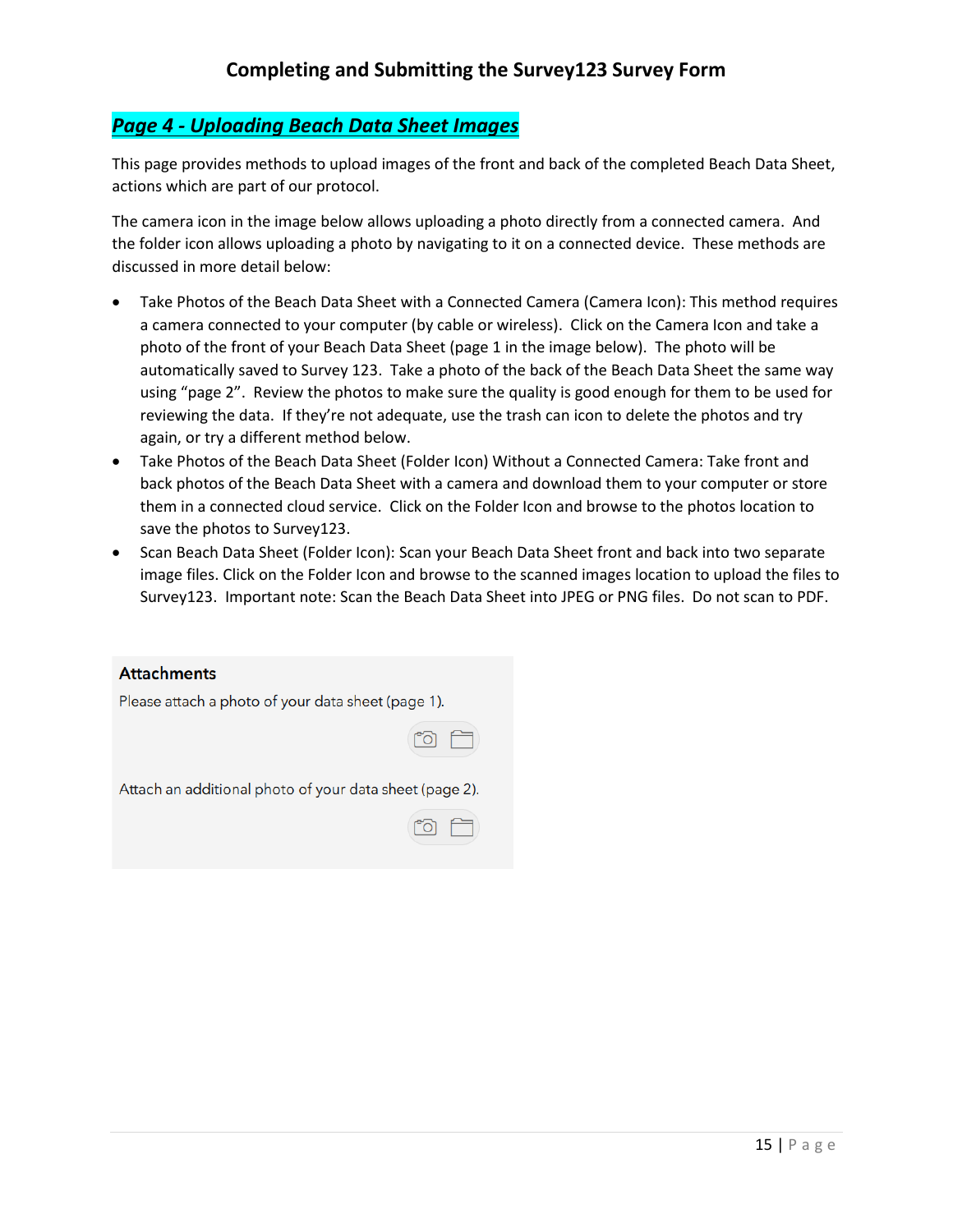### *Page 5 – Survey Summary and Submitting the Survey*

• **Survey Summary**: Page 5 provides a summary and listing of the burrow visits you entered into your Survey Form. This gives you the opportunity to perform a careful quality control check prior to submitting the survey. The Visits Summary is particularly useful for this purpose. Below is what the Survey Summary looks like for the example Beach Data Sheet entries from the Survey Form **Page 2 – Burrow Visits** instructions in this document.

| <b>Survey Summary</b>             |                                  |                              |  |
|-----------------------------------|----------------------------------|------------------------------|--|
| <b>Total No-Prey Visits Today</b> |                                  |                              |  |
| 1                                 |                                  |                              |  |
| <b>Total Prey Visits Today</b>    |                                  |                              |  |
| 10                                |                                  |                              |  |
| <b>Total Visits Today</b>         |                                  |                              |  |
| 11                                |                                  |                              |  |
| <b>Visits Summary</b><br>5        |                                  |                              |  |
| No Prey:                          | 1                                | 08:16                        |  |
| Sculpin:<br>Gunnel:<br>Other:     | 0<br>3<br>1                      | 08:35, 08:37, 08:54<br>08:40 |  |
| 3                                 |                                  |                              |  |
| No Prey:<br>Sculpin:              | 0<br>$\overline{2}$              | 08:23, 08:36                 |  |
| Gunnel:<br>Other:                 | $\overline{0}$<br>0              |                              |  |
|                                   |                                  |                              |  |
| 9<br>No Prey:                     | 0                                |                              |  |
| Sculpin:<br>Gunnel:               | $\overline{c}$<br>$\overline{0}$ | 08:39, 08:45                 |  |
| Other:                            | $\overline{0}$                   |                              |  |
| 2                                 |                                  |                              |  |
| No Prey:<br>Sculpin:              | 0<br>0                           |                              |  |
| Gunnel:                           | 1                                | 08:52                        |  |
| Other:                            | 1                                | 08:57                        |  |

• Saving the Survey Form for Later: You can close a survey by clicking on the "X" in the upper left of the form (you can do this from any page of the Survey Form). If you do this you will be presented with these options: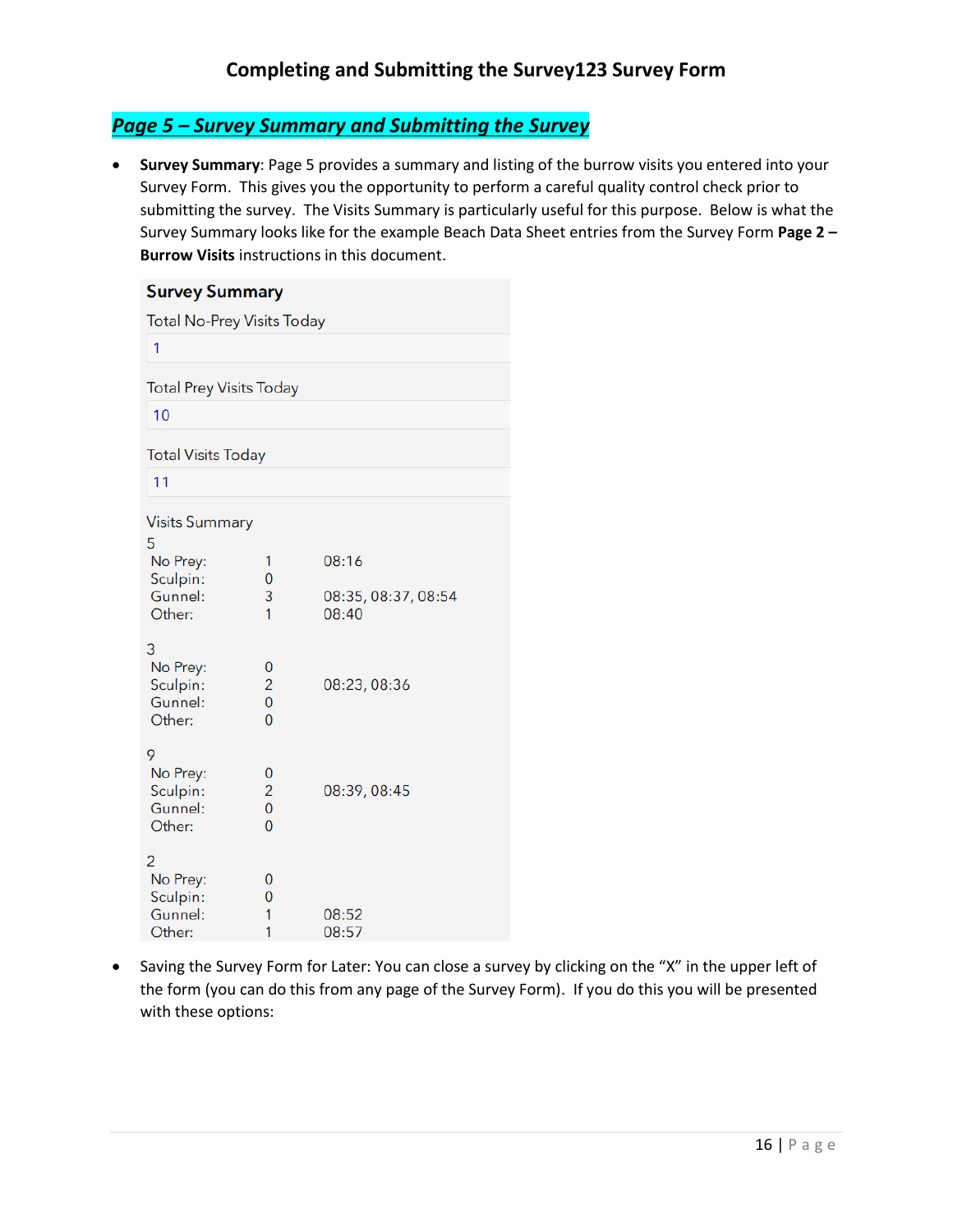

 $\circ$  If you choose "Save in Drafts", the form will be saved on your device. You will be able to return to complete the survey later by selecting it from your Survey123 Drafts box.



• Submitting the Survey Form: When you are ready to submit the Survey Form click on the check mark in the lower right of the Page 5 screen. You'll get the selection box below **IF** you've filled in all the required fields.



- $\circ$  Choose "Send now" if you've done your quality control check and are ready to submit.
- o Choose "Save in Outbox" if you need to check on something or if you have completed the survey, but you don't have internet service. This saves the form on your device. You can then open the form from your Survey123 Outbox when you are ready to submit it.